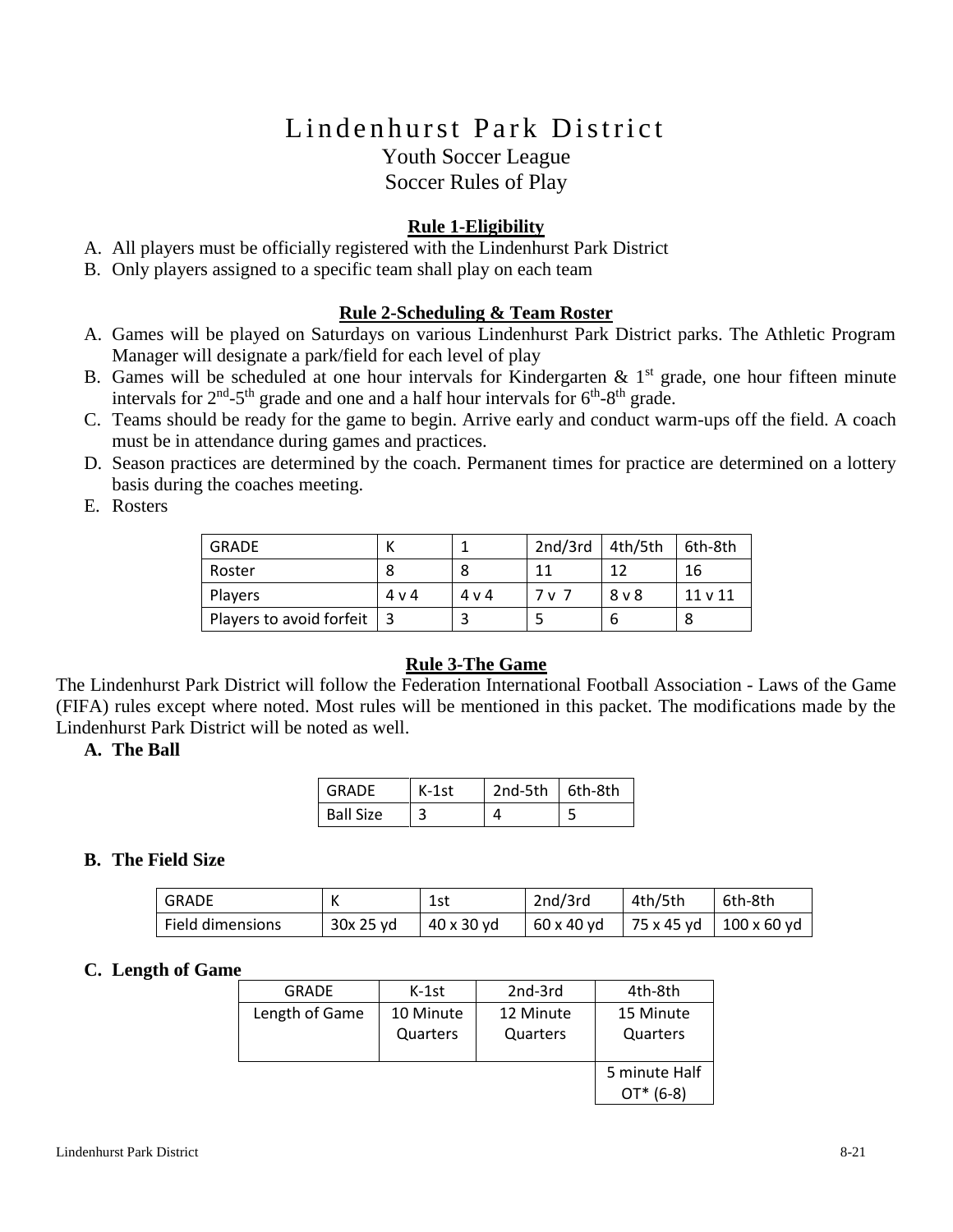- a. A continuous clock will be kept by the referee. The clock will be stopped due to serious injury or other circumstances only at the discretion of the referee.
- b. A two (2) minute break will be allowed at the end of the first and third quarters.
- c. A five (5) minute break will be allowed at the end of the second quarter.
- d. \*Tournament Play-in the event of a tie score at the end of regulation, two complete 5-minute overtime (OT) periods will be played.
- e. In conditions of high temperature and humidity breaks can be extended 2 to 3 minutes to assure proper hydration of players.
- f. In the event a game must be suspended because of conditions which make it impossible to continue play, the following conditions apply:
	- i. It will be considered an official game if two (2) quarters have been completed. The team scoring the most goals will be the winner of the game.
	- ii. It will be considered a suspended game if two (2) quarters have not been completed. The game may be rescheduled. The rescheduled game will restart from the beginning.
	- iii. Only one (1) game per fall and spring season will be rescheduled. If more than one game is cancelled due to weather during a fall or spring season, it will not be rescheduled.
	- iv. Teams shall alternate kickoff at the end of each quarter and exchange goals at the end of each half.
- D. End Lines must be kept clear of all coaches, parents and spectators
- E. **All-Play:** All-Play means every recreation player on every team shall play at least 50% of each game. A coach shall be permitted not to play a player 50% of a game under special circumstances (i.e. unexcused absences from practice/game, unsportsmanlike conduct at practice/game, injuries). This should be explained to both player and his/her parents prior to the game to avoid misunderstandings.

#### **F. Player Equipment:**

- a. Only the complete team uniform shall be worn. This includes the issued jerseys, black shorts and blue socks.
- b. Goalies will wear jerseys of contrasting color
- c. Shirts must be tucked in the shorts
- d. No street glasses or hard brim hat may be worn during the game. Only safety sport type glasses or goggles are allowed
- e. Footwear must be soft, cleated soccer shoes. Absolutely **NO** baseball or football cleats or sneakers allowed
- f. **Shin Guards are Mandatory.** Shin guards are to be worn underneath the socks and placed in contact with the shin of the player. Shin guards should conform to manufacturer's specifications as to the height of the player
- g. Braces and other casts must be approved by the Athletic Program Manager prior to the start of the game
- h. All earrings must be taped and all jewelry must be secured to the skin
- i. Mouth guards are recommended, but not mandatory.
- G. **Tournament Play:** It is the responsibility of the Athletic Program Manager to announce at the fall coaches meeting which grades are eligible for Tournament Play. Appendix A is attached with the tournament rules.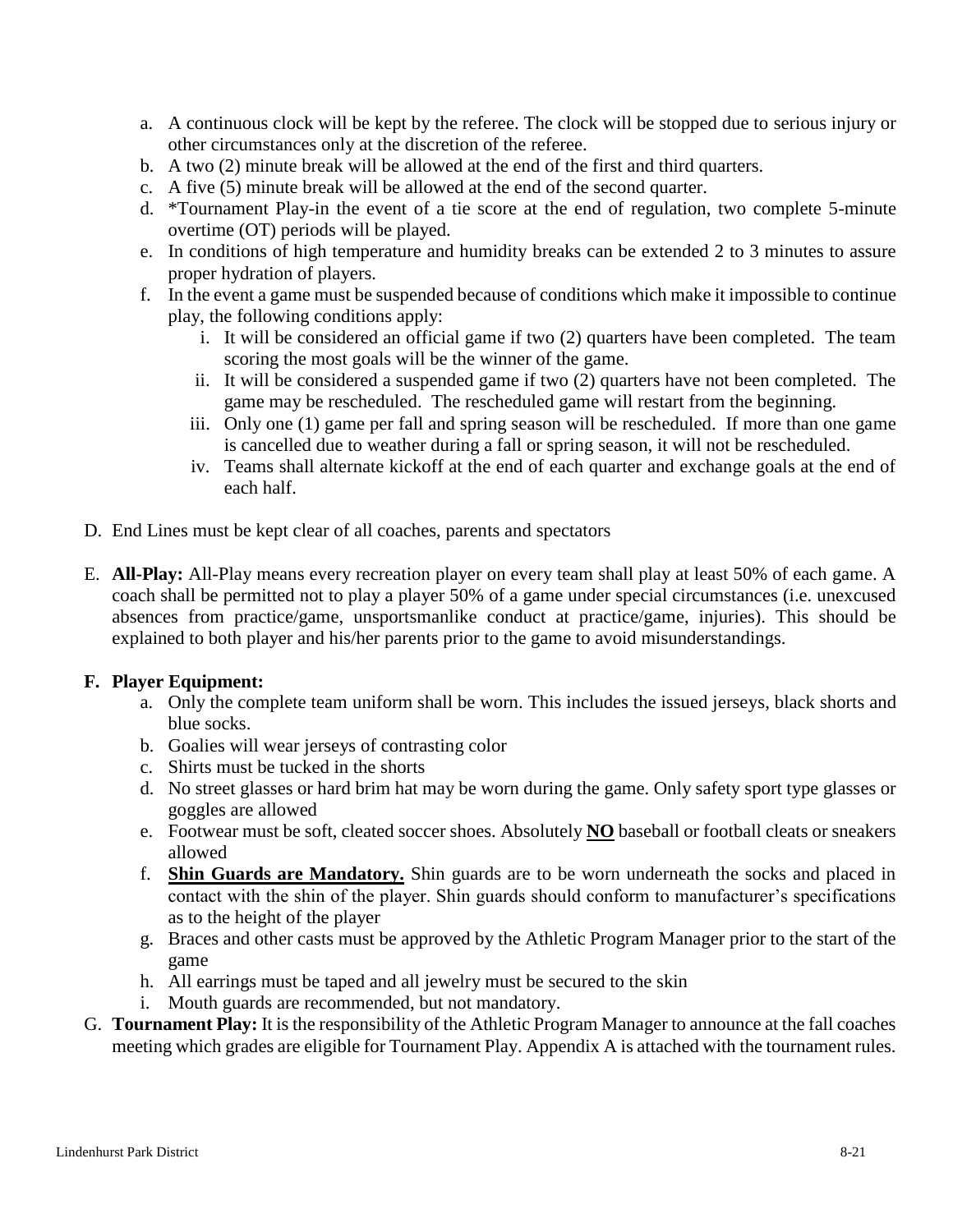## **Rule 4-Laws of the Game**

- A. Wearing of jewelry is prohibited under all soccer rules with the exception of medical medals, which shall be taped inside the uniform if worn. In the interest of safety for all players, coaches should check before each game to be certain players are not wearing metal or plastic in the hair, bracelets, necklaces, chain or earrings. Players with new piercings must have earrings padded and taped. This precaution should avoid any unfortunate injuries and develop appropriate habits for soccer participation. (Rubber bands and soft headbands may be worn to control hair)
- B. There will be no forfeits if at all possible. Teams should work together by alternating players back and forth. See Rule 2 Section E for number of players to avoid a forfeit. A 10-minute forfeit time will be allowed.

## **C. Start of the Game:**

- a. The referee will choose team to kick-off
- b. All players must be on their own half of the field
- c. Ball must be stationary on center mark
- d. The ball may move in any direction and must be played by another player before the original kicker may play again.
- e. A goal can be scored directly from kick off.
- f. At half, teams change ends, and the opposing team kicks off.

| <b>GRADE</b>    | $K-1st$ | 2nd/3rd | 4th-8th |
|-----------------|---------|---------|---------|
| Yards from Kick |         |         | 10      |

g. You cannot score directly on yourself from a kickoff. **Restart:** A corner kick will be awarded to the opposing team

#### **D. Substitutions:**

- a. Team may make unlimited substitutions on the fly. A player may enter the field from the center line and only after the player being substituted has left the field. A player must leave the field at the closest point on the side or goal lines. An indirect kick will be awarded at the point of the infraction.
- b. A team must substitute when a player has been "cautioned" (yellow card). Only the player receiving the "caution" may be substituted. The "cautioned" player may re-enter at the next legal opportunity.
- c. A team shall not substitute for a player who is "ejected" (red card) during any period of play. The team will play short one player.
- d. Coaches may be asked by the referee to remove a player for a period of time due to consistent violation of rules (i.e. slide tackling, swearing, hitting, etc.).
- e. Goalkeeper substitutions:
	- i. May occur during a stoppage in play
	- ii. The substituted goalkeeper may only enter the field if they are properly equipped including wearing an appropriate jersey of contrasting color
	- iii. A field player may not switch to goalkeeper without first leaving the field of play and becoming properly equipped.
	- A violation of the goalkeeper substitution rules will result in sportsmanship misconduct.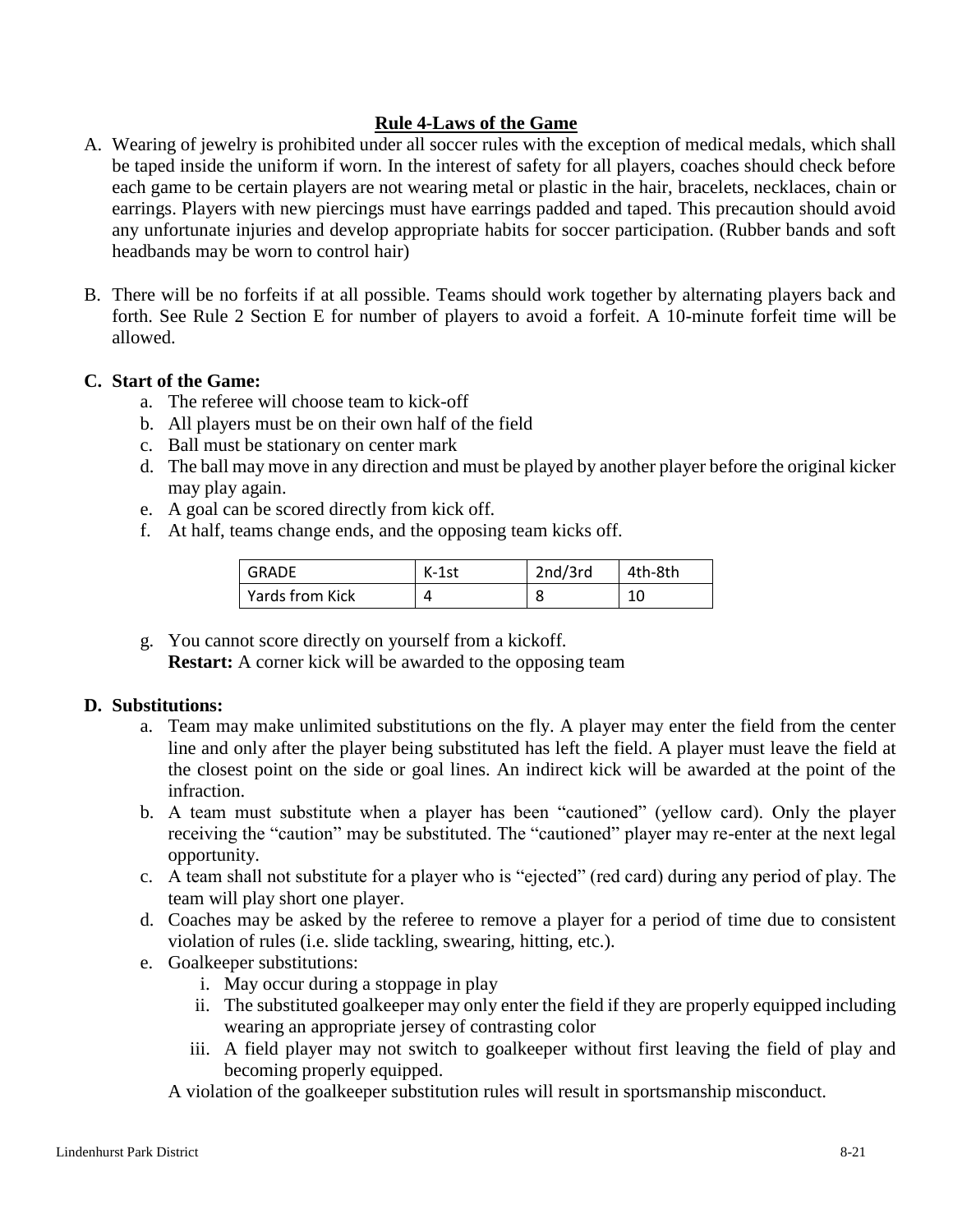**Restart**: An indirect free kick to the opposing team at the half way line where the goalkeeper entered the field.

E. **Sideline out of bounds:** When the entire ball passes over a side-line, either on the ground or in the air the ball will be put back in play from the point where it crossed the line, in any direction, by a player of the team opposite to that of the player who last touched it.

| GRADE                    | K-1     | $2-8th$  |
|--------------------------|---------|----------|
| Inbound from<br>sideline | Kick-in | Throw-in |

- a. The thrower must face the field of play, and part of each foot shall be either on the touch-line or on the ground outside the touch-line
- b. The thrower shall use both hands and shall deliver the ball from behind and over his/her head.
- c. The ball shall be in play immediately when it enters the field of play, but the thrower shall not again play the ball until it has been touched or played by another player.
- d. A throw-in not entering the field of play will be retaken.
- e. A goal cannot be scored directly from a kick-in  $(K-1)$  or a throw-in  $(2-8)$ **Restart:** A corner kick will be awarded to the opposing team.
- F. **Corner Kicks:** When the entire ball passes over the goal line, either on the ground or in the air and last touched by a defensive player, a corner kick will be awarded to the attacking team.
	- a. Corner kicks must take place on the same side of the field the ball left the playing field
	- b. The ball must be placed inside the corner arc
	- c. Opponents must be 4 yards away from the ball at the start of play
	- d. The ball must travel on circumference to be in play
	- e. A goal may be scored directly from a corner kick
	- f. The ball shall be in play immediately when it enters the field of play, but the kicker shall not play the ball again until it has been touched or played by another player
- G. **Goal Kicks:** When the entire ball passes over the goal line, either on the ground or in the air, and last touched by an attacking player, a goal kick will be awarded to the defending team.

K-1

- i. The ball can be placed anywhere along the goal line
- ii. The goal kick can be taken by any defensive player
- iii. The ball must be completely stationary
- iv. Opponents must be 4 yards away

 $2<sup>nd</sup>/3<sup>rd</sup>$ 

- i. The ball can be placed anywhere along the line of the penalty area
- ii. The goal kick can be taken by any defensive player
- iii. The ball must be completely stationary
- iv. Opponents must be 6 yards from the ball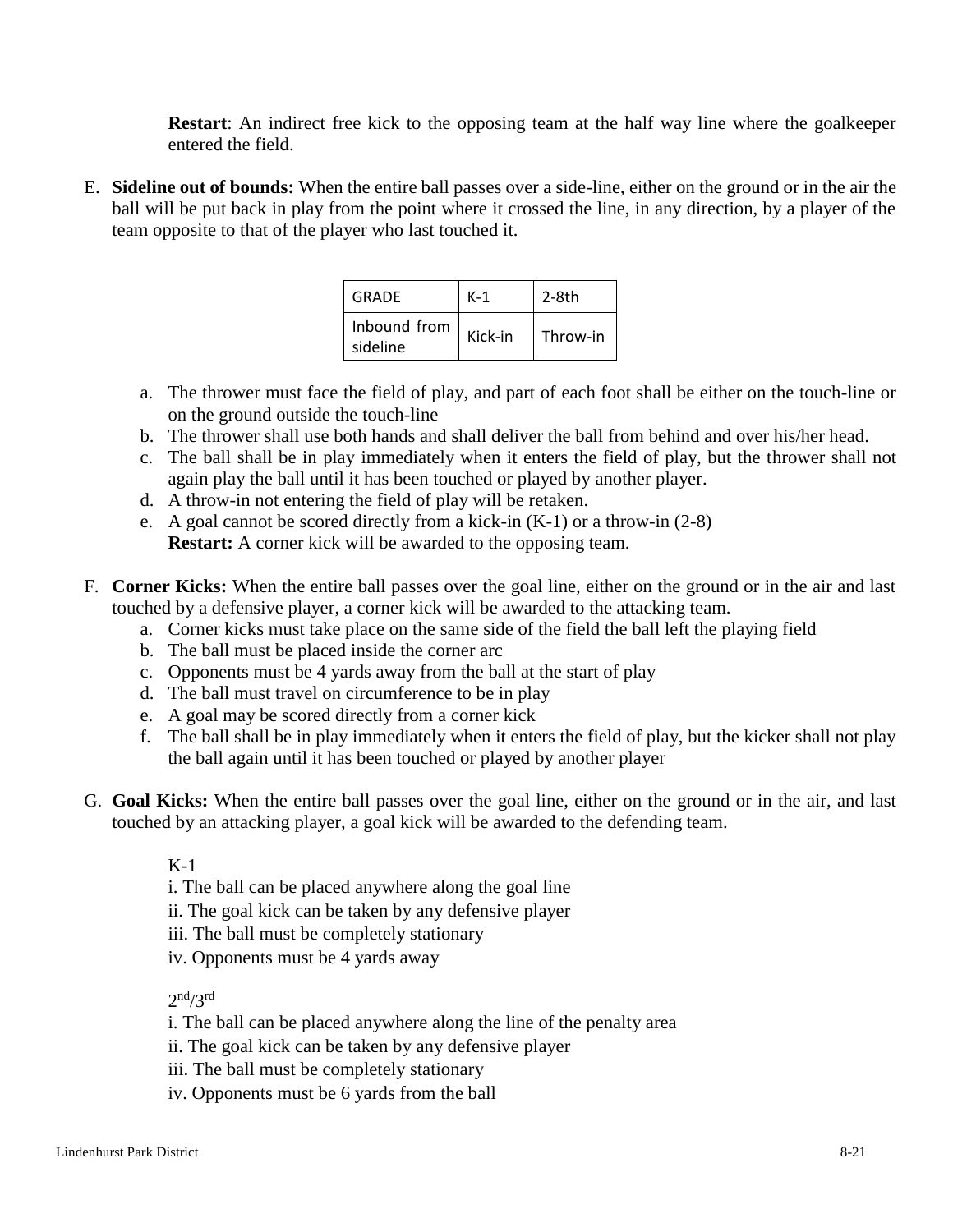$4<sup>th</sup> - 8<sup>th</sup>$ 

- i. The ball can be placed anywhere along the line of the goal kick area
- ii. The goal kick can be taken by any defensive player
- iii. The ball must be completely stationary
- iv. A goal kick is not required to leave the penalty area before a teammate touches the ball.
- v. Once the ball is kicked it is immediately considered in play
- vi. Defensive players can be inside the penalty area during a goal kick
- vii. Opponents must be outside the penalty area when a goal kick takes place
- H. **Offside:** A player is in an offside position if any scoring part of their body is behind the second to last defender at the time the ball is kicked. Offside will be called the entire season for  $4<sup>th</sup>-8<sup>th</sup>$  grade leagues. Offside will be only be called in the spring season for  $2<sup>nd</sup>/3<sup>rd</sup>$  grade league.
	- a. Being in an offside position is not an offence in itself; as the player must be "actively involved in the play" in order for an offence to occur.
	- b. A player shall not be penalized for the offside position if he/she receives the ball direct for a goal kick, corner kick, or throw-in.
	- c. A player cannot be offside if they are behind the ball **Restart:** Indirect free kick awarded at the point where the player in the offside position touches the ball

# **I. Fouls and Misconduct:**

# **Direct Offenses**

- a. Kicking or attempting to kick an opponent
- b. Tripping or attempting to trip an opponent
- c. Jumping at an opponent
- d. Charging violently or dangerously
- e. Charging from behind
- f. Pushing an opponent
- g. Punching, striking or attempting to strike an opponent
- h. Holding opponent
- i. Handling the ball (including goalkeeper outside penalty area)
- j. Slide tackling an opponent

**Restart:** A direct free kick where the foul or misconduct took place. 2<sup>nd</sup>-8<sup>th</sup> grade-a penalty kick will be awarded if a foul or misconduct took place within the penalty area.

# **Indirect Offenses**

- a. Dangerous play:
	- i. Kicking ball held by goalkeeper
	- ii. Kicking high
	- iii. Heading ball low
- b. Charging fairly when ball is not within playing distance (1-2 yards)
- c. Intentionally obstructing opponent when not playing the ball
	- i. Obstructing the goalkeeper
	- ii. Waving arms
	- iii. Shielding the ball
- d. Charging the goalkeeper
- e. Goalkeeper committing one of the following inside his/her penalty area: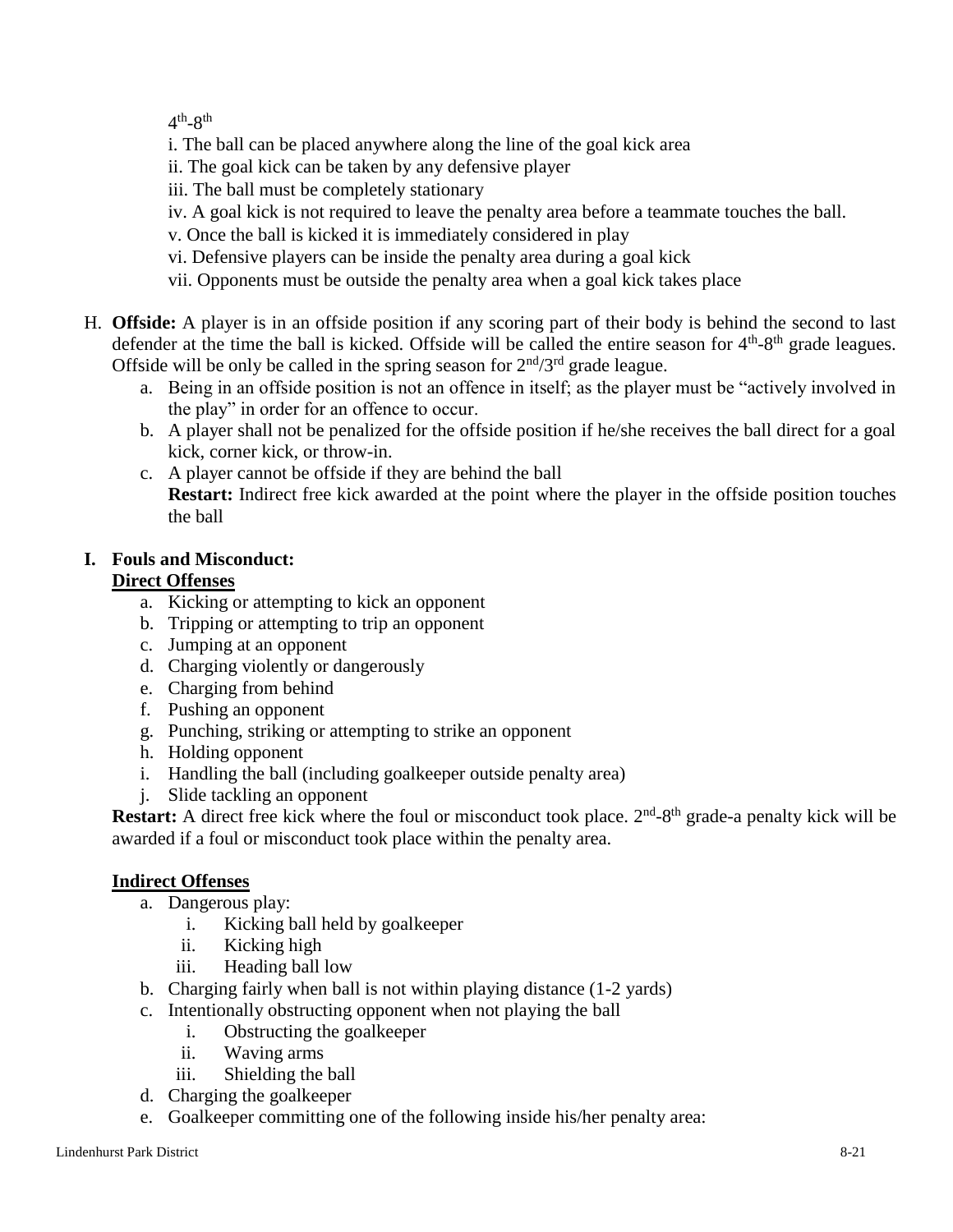- i. Takes more than 6 seconds to release the ball
- ii. Plays ball two times
- iii. Uses delay tactics
- iv. Slide tackling
- v. Deliberate kick back to goalie

**Restart:** An indirect free kick where offense occurred.

You cannot score directly on yourself from a direct or indirect free kick. **Restart:** A corner kick will be awarded to the opposing team.

#### **J. Free Kicks:**

Indirect free kick dictates a second player from either team must play (touch) the ball before a goal may be scored.

Direct free kick is when a player taking the kick may kick directly into the goal without another player touching the ball.

A free kick (direct or indirect) is not required to leave the penalty area  $(2<sup>nd</sup>-8<sup>th</sup>$  only) before a teammate touches the ball. Once the ball is kicked it is immediately considered in play. Defensive players can be inside the penalty area during a free kick. The opposition must be outside the penalty area.

During a free-kick, direct or indirect, if the defending team has three or more players in a wall, the attacking team may NOT have a player within one yard of the wall.

#### **K. Penalty Kick:**

A penalty kick is awarded to the opposing team by the referee when a foul which results in the awarding of a direct free kick has occurred by a player inside the penalty area.

A penalty kick must be taken from the penalty-mark, and when it is being taken, all players, must be at least 10-yards from the penalty mark.

The opposing goalkeeper must stand on their own goal line, between the goal posts, until the ball is kicked. The goalkeeper must have at least one foot on the line during the penalty kick.

The player taking the kick cannot play the ball a second time until it has been touched or played by another player. The ball shall be deemed in play directly when it is kicked.

Below is a list of caution (yellow card) and send-off (red card) offenses which will be applied/enforced:

#### **Yellow (Caution)**

- Guilty of unsporting behavior
- Shows dissension by word or action
- Persistently infringes the laws of the game
- Delays the restart of play
- Fails to respect the required distance when play is restarted with a corner kick or free kick
- Enters or re-enters the field of play without the referee's permission
- Deliberately leaves the field of play without the referee's permission
- Slide tackle with contact **Red (Send-Off)**
- Guilty of serious foul play
- Guilty of violent conduct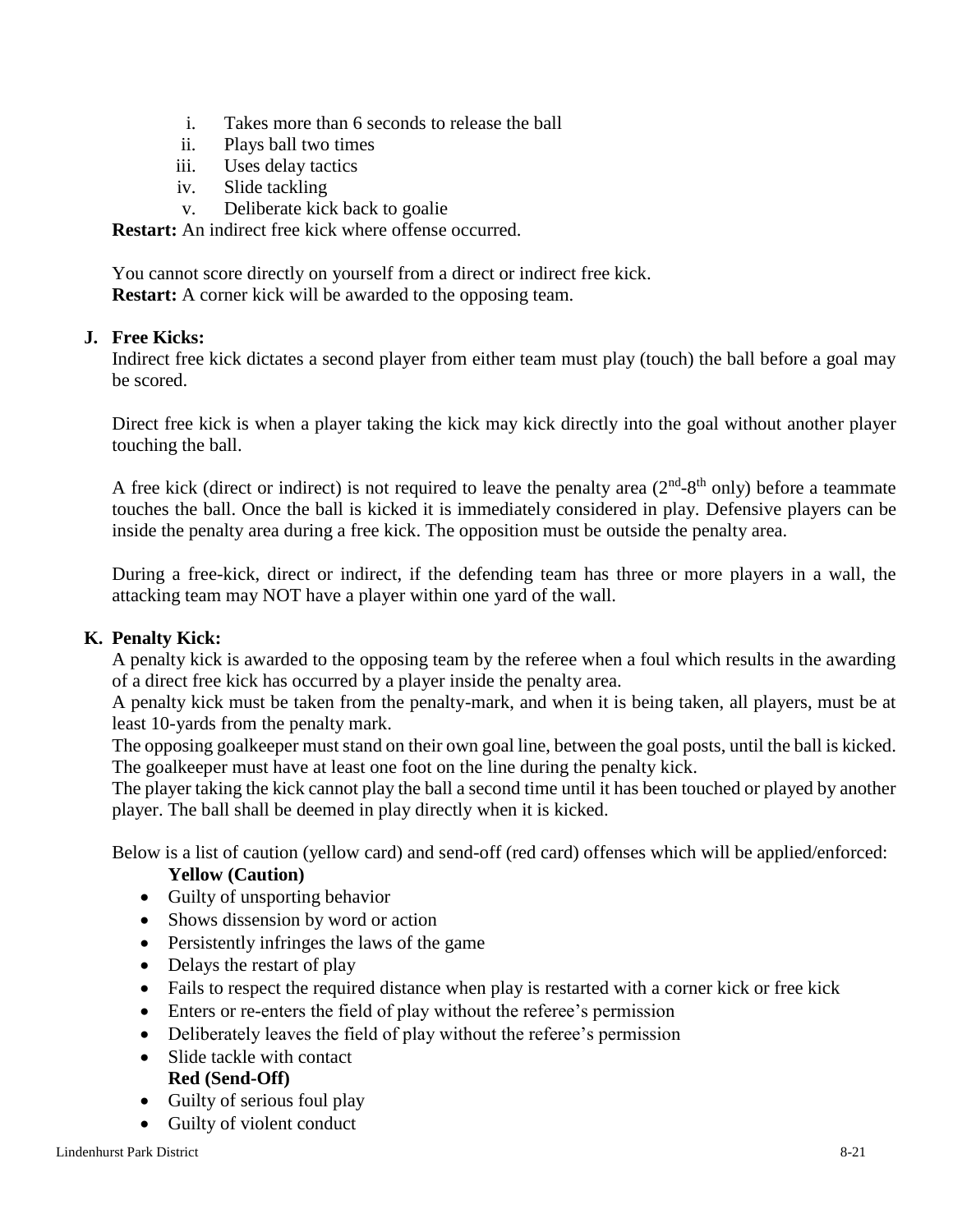- Spits at an opponent or any other person
- Denies the opposing team a goal or an obvious goal scoring opportunity by deliberately handling the ball (this does not apply the goal keeper in his own penalty area)
- Denies an obvious goal scoring opportunity to an opponent moving towards the players goal by an offense punishable by a free kick or penalty kick
- Uses offensive, or insulting, or abusive language and/or gestures
- Receives a second caution (yellow card) in the same match
- L. **Goalkeeper:** The goalkeeper may use their hands within the penalty area. A goalkeeper cannot use their hands inside the penalty area if the ball is passed to them intentionally by a foot of a teammate (chest or head is ok).

| <b>GRADE</b>    | $K-1$ | 2nd/3rd | 4th/5th | 6th-8th |
|-----------------|-------|---------|---------|---------|
| Goalkeeper      | No    | Yes     | Yes     | Yes     |
| Goalkeeper Punt | No    | No      | No      | Yes     |
| Penalty Kick    | N/A   | Yes     | Yes     | Yes     |

- a. 2nd grade through 5th grade must use at least two (2) goalkeepers for each game and each goalkeeper can play no more than two (2) quarters per game. 6th through 8th grade teams may use only one (1) goalkeeper per game, if desired.
- b. No Heading is allowed until  $6<sup>th</sup> 8<sup>th</sup>$  Grade league. This is also why punting by the goalie is not allowed until the  $6<sup>th</sup>-8<sup>th</sup>$  Grade league.

# **M. Referee:**

# **a. All referees' decision are final!**

- b. If you, as a coach, have a question about a rule and why a call was made or not make by an official, ask for an explanation when play has stopped. This should be an intelligent discussion and not a heated debate. As a coach, you are setting an example for the players on the field. Present a professional, adult attitude when pursuing a question with an official.
- c. The referee will explain all infractions to the offending players.
- d. If a referee fails to show for a game the coaches will select an individual to officiate the game. If agreement cannot be reached the coach from the home team will officiate the first two quarters and the visiting team the last two quarters.

#### **N. No slide tackling allowed**

**Restart:** A direct free kick where offense occurred. If a defender slide tackles inside the penalty area, a penalty shot is awarded

O. **Method of Scoring:** Entire ball over the line determines a good goal.

# **P. Drop Ball**

A drop ball will be awarded if a ball strikes a referee and falls in possession of the opposition side or if the ball strikes the referee and ends up in the back of the net.

Drop balls can be taken by an attacking team wherever they possessed the ball when play was stopped.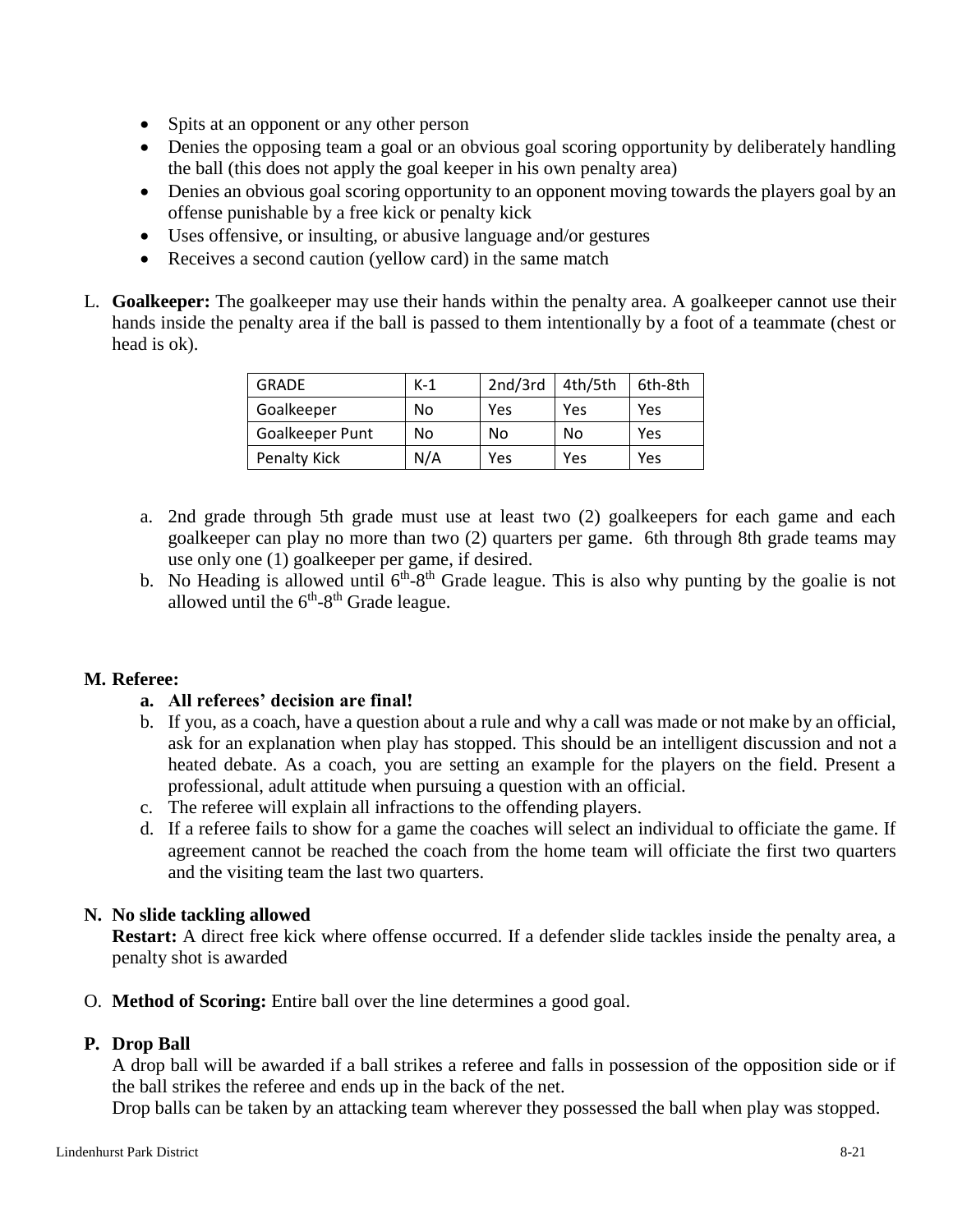Any play stopped in the penalty area will be returned to the goalkeeper no matter who possessed the ball at the stoppage.

Q. If a game ends in a tie at the end of regulation play, two complete 5 minute overtime periods will be played. This is only for  $4<sup>th</sup>-8<sup>th</sup>$  grade leagues.

## **Rule 5-Conduct**

A. Each coach will be held responsible for the conduct of his/her team players and to see all rules are observed. The coach must maintain complete control of him/herself and his/her team members at all times. This includes before, during, or after a game and any other time involved with the Lindenhurst Park District Soccer League. The key to a successful program is in the hands of the coach and in turn, his/her players. Good leadership will ensure a good program.

#### **B. Referee Interaction-**

- a. Officials and their decisions will be respected and not interfered with at any time. Unsportsmanlike conduct, disrespect, vulgarity or profanity will not be tolerated at any time. Any coach, plyer or spectator can be removed from a game and will receive disciplinary action from the Athletic Program Manager. The type of disciplinary action will depend on the severity of the offense.
- b. Personal harassment of officials (referees, coordinators, supervisors) may be cause for either the team or individual to be suspended from the game or league.
- c. A game will be forfeited in the evet a team or team's spectators fail to respect the official's authority or decisions. One warning will be given prior to such action.
- d. In any discussion on the field with an official, only the coach will be permitted to enter the discussion.
- e. Any player, coach, or spectator guilty of threatening or physically striking an official will be immediately suspended for the season and may receive a lifetime ban form the Lindenhurst Park District events. Protection of referees. (New State and Local laws regarding the abuse and/or assault of referees mandate jail time and extremely high fines.)
- f. No one may intentionally touch a referee or any of their possessions in a violent, aggressive or hostile manner any time before, during or after a game.
- C. Yellow and/or Red Cards will be issued to a Coach for disruptive and negative behavior involving an individual or groups of individuals from their team.
- D. Coaches must cooperate fully with any referees efforts to identify offenders (coaches, players, parents and/or spectators) related to any incident during or after a game.
- E. Head Coaches and/or assistant coaches will be accountable to the Lindenhurst Park District for all misconduct in which they, their players, the parents or spectators may engage.

The Athletic Program Manager will investigate all significant matters presented in a referee's report or other reliable source.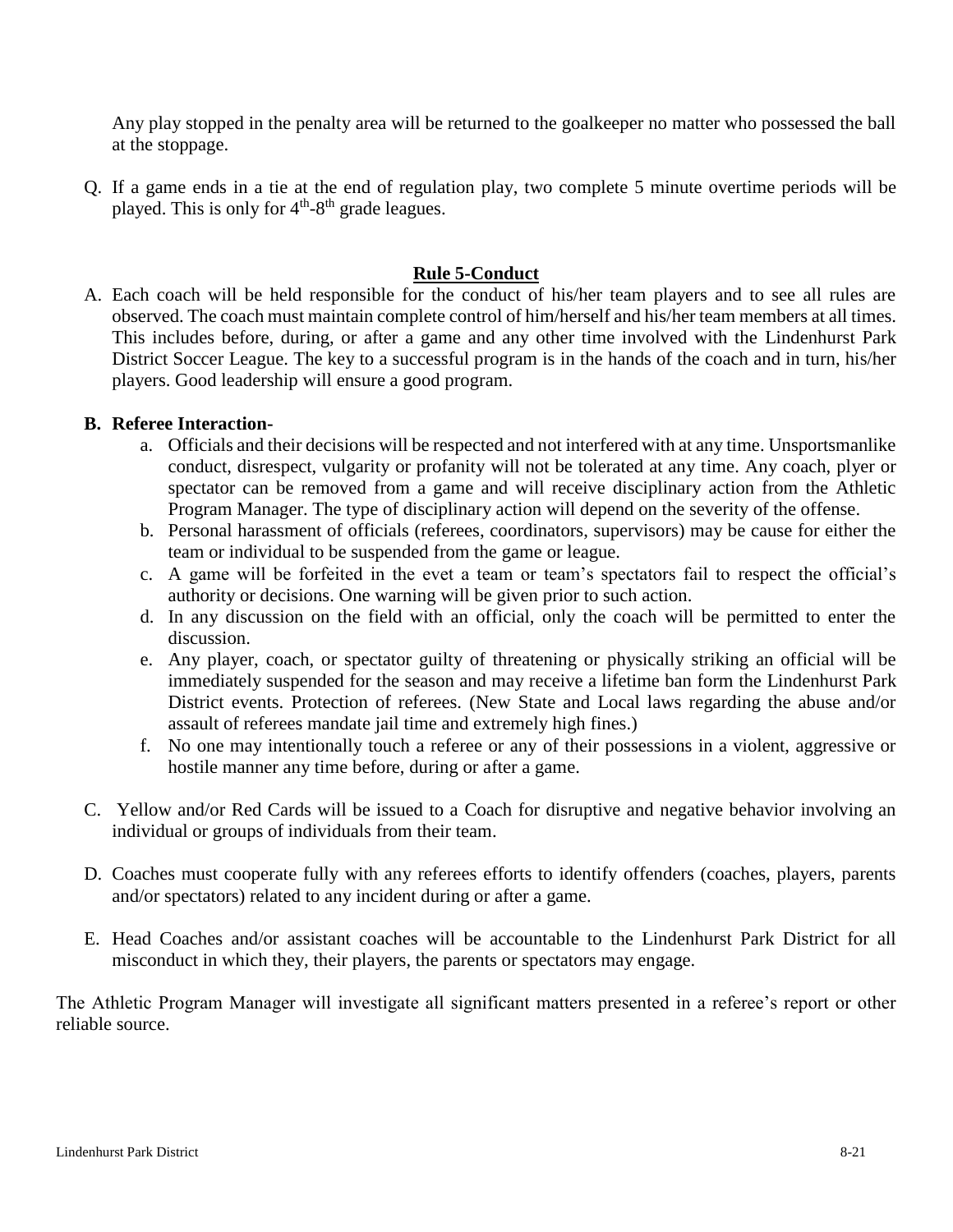#### **RULE 6-RAINOUT PROCEDURE, MAKE-UP GAMES & GENERAL INFORMATION**

**Rainout Procedure**: Soccer is an **ALL WEATHER GAME**. Games will be **played during wet and cold weather**. The Athletic Program Manager is responsible for determining if GAMES should be canceled up until ½ hour before the scheduled start time. Game cancelation information will be posted online at [www.lindenhurstparks.org](http://www.lindenhurstparks.org/) and also emailed to coaches. Coaches and participants will be responsible for utilizing these two resources to get cancelation information. WITHIN ½ HOUR OF THE START TIME, the ON-SITE SUPERVISOR will be responsible for determining whether play should start or continue. The Athletic Program Manager, or their designate, will reserve the right to instruct the game officials or head coaches to suspend or resume play based on what is best for the safety of the participants and the best interests of the league and LPD. The Athletic Program Manager will only cancel practices if the fields are deemed unplayable. The coaches are responsible for canceling their own practice if the weather becomes unplayable before or during the practice. **Practice Cancellation**: In case of practice cancellation, we cannot guarantee make-up availability due to limited field space.

**Game Cancellation**: If the Lindenhurst Park District must cancel a game due to weather, an additional game will be added to the end of the season. If a coach needs to cancel a game, he/she must notify Athletic Program Manager and must contact the opposing coach to schedule a make-up game.



**Lindenhurst Park District 2200 East Grass Lake Road; Lindenhurst, IL 60046 David Milostan-Athletics Program Manager [dmilostan@lindenhurstparks.org](mailto:dmilostan@lindenhurstparks.org) 847-356-6011 x 1006**